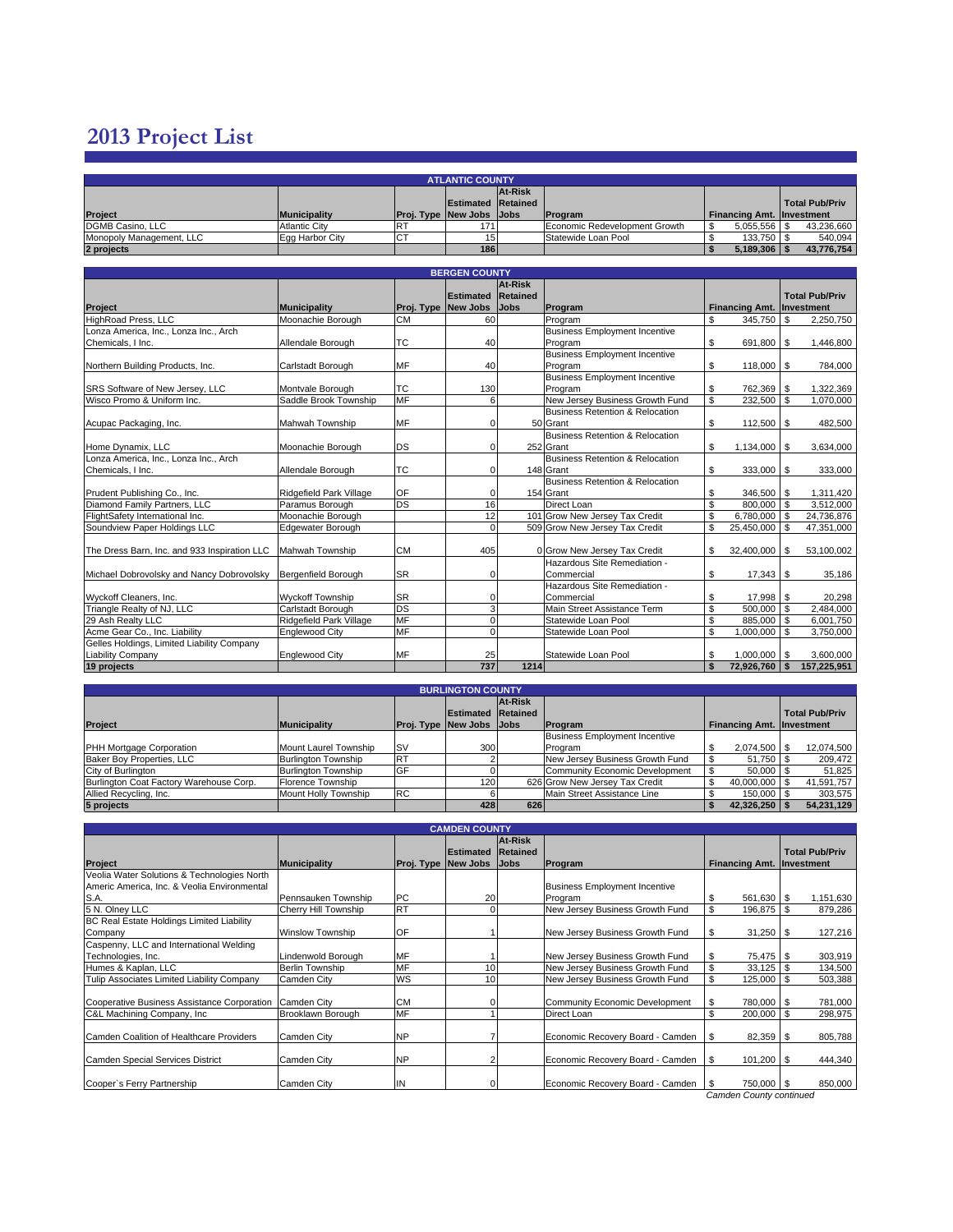|                                                                                |                         |           | <b>CAMDEN COUNTY (cont.)</b>                 |                     |                                            |                                  |                       |
|--------------------------------------------------------------------------------|-------------------------|-----------|----------------------------------------------|---------------------|--------------------------------------------|----------------------------------|-----------------------|
| <b>Project</b>                                                                 | <b>Municipality</b>     |           | <b>Estimated</b><br>Proj. Type New Jobs Jobs | At-Risk<br>Retained | Program                                    | <b>Financing Amt. Investment</b> | <b>Total Pub/Priv</b> |
| Extreme I, Inc.                                                                | Camden City             | <b>RT</b> |                                              |                     | Economic Recovery Board - Camden \\$       | $20,000$ \$                      | 152,000               |
| Salvation Army, A New York Corporation<br>Salvation Army Kroc Community Center | Camden City             | <b>NP</b> | 42                                           |                     | Economic Recovery Board - Camden           | $5,000,000$ \ \$<br>l \$         | 33,590,463            |
| Estate of Dorothy Y. Trombold                                                  | Haddonfield Borough     | <b>SR</b> |                                              |                     | Hazardous Site Remediation -<br>Commercial | \$<br>83,566 \$                  | 84,727                |
| Yong Choi                                                                      | Cherry Hill Township    | <b>SR</b> |                                              |                     | Hazardous Site Remediation -<br>Commercial | $1,799$ \$<br>\$                 | 7,694                 |
| Camden Redevelopment Agency (BDA -<br>Harrison Avenue Landfill)                | Camden City             | <b>SR</b> |                                              |                     | Hazardous Site Remediation -<br>Municipal  | \$<br>860,323 \$                 | 1,147,598             |
| Camden Redevelopment Agency (BDA-<br>Harrison Ave. Landfill)                   | Camden City             | <b>SR</b> |                                              |                     | Hazardous Site Remediation -<br>Municipal  | \$<br>$2,021,394$ \$             | 2,695,691             |
| Cooperative Business Assistance Corporation                                    | Camden City             | <b>NP</b> |                                              |                     | Loan to Lenders                            | 500,000 \$<br>\$                 | 1,001,000             |
| Bestwork Industries for the Blind, Inc.                                        | Cherry Hill Township    | <b>MF</b> |                                              |                     | Statewide Loan Pool                        | \$<br>1,000,000                  | 3,001,825             |
| Link-Burns Mfg. Co., Inc.                                                      | Voorhees Township       | <b>MF</b> |                                              |                     | Statewide Loan Pool                        | \$<br>500,000                    | 1,009,000             |
| Parmar Real Estate LLC                                                         | Pine Hill Borough       | <b>SV</b> |                                              |                     | Statewide Loan Pool                        | \$<br>182,875                    | 424,000               |
| Willie James Enterprises, LLC                                                  | Pennsauken Township     | <b>SV</b> | 10                                           |                     | Statewide Loan Pool                        | \$<br>100,000                    | 511,825               |
| Burlington Coat Factory Warehouse Corp.                                        | <b>Winslow Township</b> | OF        | 0                                            |                     | Sales Use and Tax                          | \$<br>1,206,473                  | 1,206,473             |
| 23 projects                                                                    |                         |           | $114$                                        | $\bf{0}$            |                                            | 14,393,344<br>\$                 | 50,960,338            |

| <b>CAPE MAY COUNTY</b>                                      |                     |                                 |                           |         |                              |                           |                       |  |  |  |  |
|-------------------------------------------------------------|---------------------|---------------------------------|---------------------------|---------|------------------------------|---------------------------|-----------------------|--|--|--|--|
|                                                             |                     |                                 |                           | At-Risk |                              |                           |                       |  |  |  |  |
|                                                             |                     |                                 | <b>Estimated Retained</b> |         |                              |                           | <b>Total Pub/Priv</b> |  |  |  |  |
| Project                                                     | <b>Municipality</b> | <b>Proj. Type New Jobs Jobs</b> |                           |         | <b>IProgram</b>              | Financing Amt. Investment |                       |  |  |  |  |
|                                                             |                     |                                 |                           |         | Hazardous Site Remediation - |                           |                       |  |  |  |  |
| Upper Township (Estate of Samuel Migliaccio) Upper Township |                     | <b>SR</b>                       |                           |         | Municipal                    | 49,935 \$                 | 50,435                |  |  |  |  |
|                                                             |                     |                                 |                           |         | Hazardous Site Remediation - |                           |                       |  |  |  |  |
| Woodbine Borough (Woodbine Hat Company) Woodbine Borough    |                     | <b>ISR</b>                      |                           |         | Municipal                    | 34.729 \$                 | 35.229                |  |  |  |  |
| 2 projects                                                  |                     |                                 |                           |         |                              | $84,664$ \ \;             | 85,664                |  |  |  |  |

|                                           |                                 |                                 | <b>CUMBERLAND COUNTY</b>  |         |                                 |                                  |                       |
|-------------------------------------------|---------------------------------|---------------------------------|---------------------------|---------|---------------------------------|----------------------------------|-----------------------|
|                                           |                                 |                                 |                           | At-Risk |                                 |                                  |                       |
|                                           |                                 |                                 | <b>Estimated Retained</b> |         |                                 |                                  | <b>Total Pub/Priv</b> |
| Project                                   | <b>Municipality</b>             | <b>Proj. Type New Jobs Jobs</b> |                           |         | <b>IProgram</b>                 | <b>Financing Amt. Investment</b> |                       |
|                                           |                                 |                                 |                           |         | Business Retention & Relocation |                                  |                       |
| Clement Pappas and Company, Inc.          | <b>Upper Deerfield Township</b> | <b>MF</b>                       |                           |         | 286 Grant                       | 1.287.000 \$                     | 4,787,000             |
| Millville Urban Redevelopment Corporation | <b>Millville City</b>           | <b>NP</b>                       | 65                        |         | Community Economic Development  | $200.000$ \ \$                   | 404,575               |
| Millville Urban Redevelopment Corporation | <b>Millville City</b>           | <b>NP</b>                       | 40                        |         | Community Economic Development  | 50.000                           | 50,000                |
| Gran Prix Partners, LP                    | <b>Millville City</b>           | <b>SV</b>                       | 24                        |         | Direct Loan                     | 1.000.000                        | 14.817.000            |
|                                           |                                 |                                 |                           |         | Hazardous Site Remediation -    |                                  |                       |
| Tri-County Community Action Partnership   | <b>Bridgeton City</b>           | <b>SR</b>                       |                           |         | Commercial                      |                                  | 130,842               |
|                                           |                                 |                                 |                           |         | Hazardous Site Remediation -    |                                  |                       |
| City of Millville (Stewart's Amoco)       | <b>Millville City</b>           | <b>SR</b>                       |                           |         | Municipal                       | 172.451                          | 172,951               |
| Triad Advisory Services, Inc.             | Vineland City                   | <b>SV</b>                       |                           |         | Main Street Assistance Line     | 200.000                          | 203.075               |
| 7 projects                                |                                 |                                 | 129                       | 286     |                                 | 3,039,793                        | 20.565.443            |

|                                             |                            |           | <b>ESSEX COUNTY</b>       |                |                                 |                         |                           |              |                       |
|---------------------------------------------|----------------------------|-----------|---------------------------|----------------|---------------------------------|-------------------------|---------------------------|--------------|-----------------------|
|                                             |                            |           |                           | <b>At-Risk</b> |                                 |                         |                           |              |                       |
|                                             |                            |           | <b>Estimated Retained</b> |                |                                 |                         |                           |              | <b>Total Pub/Priv</b> |
| Project                                     | <b>Municipality</b>        |           | Proj. Type New Jobs       | Jobs           | Program                         |                         | Financing Amt. Investment |              |                       |
| Raiivah Family Limited Partnership          | West Orange Township       | <b>SV</b> | 10                        |                | New Jersey Business Growth Fund | \$                      | 172,500                   | <b>S</b>     | 693,981               |
| Specialized Sales and Service LLC and       |                            |           |                           |                |                                 |                         |                           |              |                       |
| Specialized Storage Systems Incorporated    |                            |           |                           |                |                                 |                         |                           |              |                       |
| (Specialized Storage Systems)               | Fairfield Borough          | MF        |                           |                | New Jersey Business Growth Fund | -S                      | 84,547 \$                 |              | 2,141                 |
|                                             |                            |           |                           |                | Business Retention & Relocation |                         |                           |              |                       |
| Fairfield Gourmet Food Corp.                | Cedar Grove Township       | <b>CM</b> | U                         |                | 306 Grant                       | \$                      | 1,349,999 \$              |              | 4,049,999             |
| 330 Fairfield Road, LLC                     | Fairfield Borough          | <b>RT</b> | 7                         |                | Direct Loan                     | $\overline{\mathbf{s}}$ | 270,000                   | $\mathbf{s}$ | 1,687,870             |
| Business Automation Technologies, Inc.      | <b>Newark City</b>         | <b>SV</b> | 12                        |                | Direct Loan                     | \$                      | 71.888                    | l \$         | 80,970                |
| Hampton-Clarke, Inc                         | Fairfield Borough          | <b>SV</b> | 5                         |                | Direct Loan                     | \$                      | 137,770 \$                |              | 190,203               |
| TDAF I Pru Hotel Urban Renewal Company,     |                            |           |                           |                |                                 |                         |                           |              |                       |
| LLC                                         | Newark City                |           | 45                        |                | Economic Redevelopment Growth   | \$                      | 6,583,637                 | 1S           | 35,015,193            |
|                                             |                            |           |                           |                | Hazardous Site Remediation -    |                         |                           |              |                       |
| Schoolhouse Joint Venture                   | Millburn Township          | <b>SR</b> | 0                         |                | Commercial                      | \$                      | $103,213$ \$              |              | 103,713               |
|                                             |                            |           |                           |                | Hazardous Site Remediation -    |                         |                           |              |                       |
| Vision of Hope Family Life Campus           | Newark City                | <b>SR</b> | 0                         |                | Commercial                      | \$                      | 178,978 \$                |              | 179,478               |
|                                             |                            |           |                           |                | Hazardous Site Remediation -    |                         |                           |              |                       |
| Township of Bloomfield (230 Grove Street)   | <b>Bloomfield Township</b> | <b>SR</b> | U                         |                | Municipal                       | \$                      | 58,305 \$                 |              | 58,805                |
|                                             |                            |           |                           |                | Hazardous Site Remediation -    |                         |                           |              |                       |
| Township of West Orange                     | West Orange Township       | <b>SR</b> | U                         |                | Municipal                       | \$                      | $40,910$ \$               |              | 41,410                |
| 810 Broad St Urban Renewal Company LLC      | <b>Newark City</b>         | <b>CM</b> | 65                        |                | Stand-Alone Bond                | s.                      | 4,700,000                 | l s          | 29,629,549            |
| Ashland School, Inc.                        | Newark City                | <b>NP</b> | 2                         |                | Stand-Alone Bond                | \$                      | 20,885,000 \$             |              | 23,000,000            |
| <b>BWP School Partners LLC</b>              | Newark City                | <b>NP</b> | $\overline{2}$            |                | Stand-Alone Bond                | <sup>\$</sup>           | 10,010,000                | - \$         | 11,000,000            |
| Newark City & Matrix/SJP Riverfront Plaza I |                            |           |                           |                |                                 |                         |                           |              |                       |
| Urban Renewal, L.L.C.                       | <b>Newark City</b>         | <b>CM</b> | 250                       |                | Stand-Alone Bond                | \$                      | $10,541,703$ \$           |              | 28,420,000            |
| Portuguese Baking Company, LP               | <b>Newark City</b>         | <b>MF</b> | 40                        |                | Stand-Alone Bond                | \$                      | $6,000,000$ \$            |              | 6,000,000             |
| Uncommon Properties III. LLC                | <b>Newark City</b>         | <b>NP</b> | 15                        |                | Stand-Alone Bond                | <b>S</b>                | 2,829,697                 | l \$         | 6.074.514             |
| Uncommon Properties III, LLC                | Newark City                | <b>NP</b> | 8                         |                | Stand-Alone Bond                | $\mathbf{s}$            | 32,870,303                | l \$         | 41,006,704            |
| Uncommon Properties, LLC (or an affiliated  |                            |           |                           |                |                                 |                         |                           |              |                       |
| entity)                                     | Newark City                | <b>NP</b> | 0                         |                | Stand-Alone Bond                | \$                      | 7,132,000 \$              |              |                       |
| 60 Lockwood Associates, LLC                 | <b>Newark City</b>         | RC        | 20                        |                | Statewide Loan Pool             | \$                      | 970,000 \$                |              | 3,311,825             |

*Essex County continued*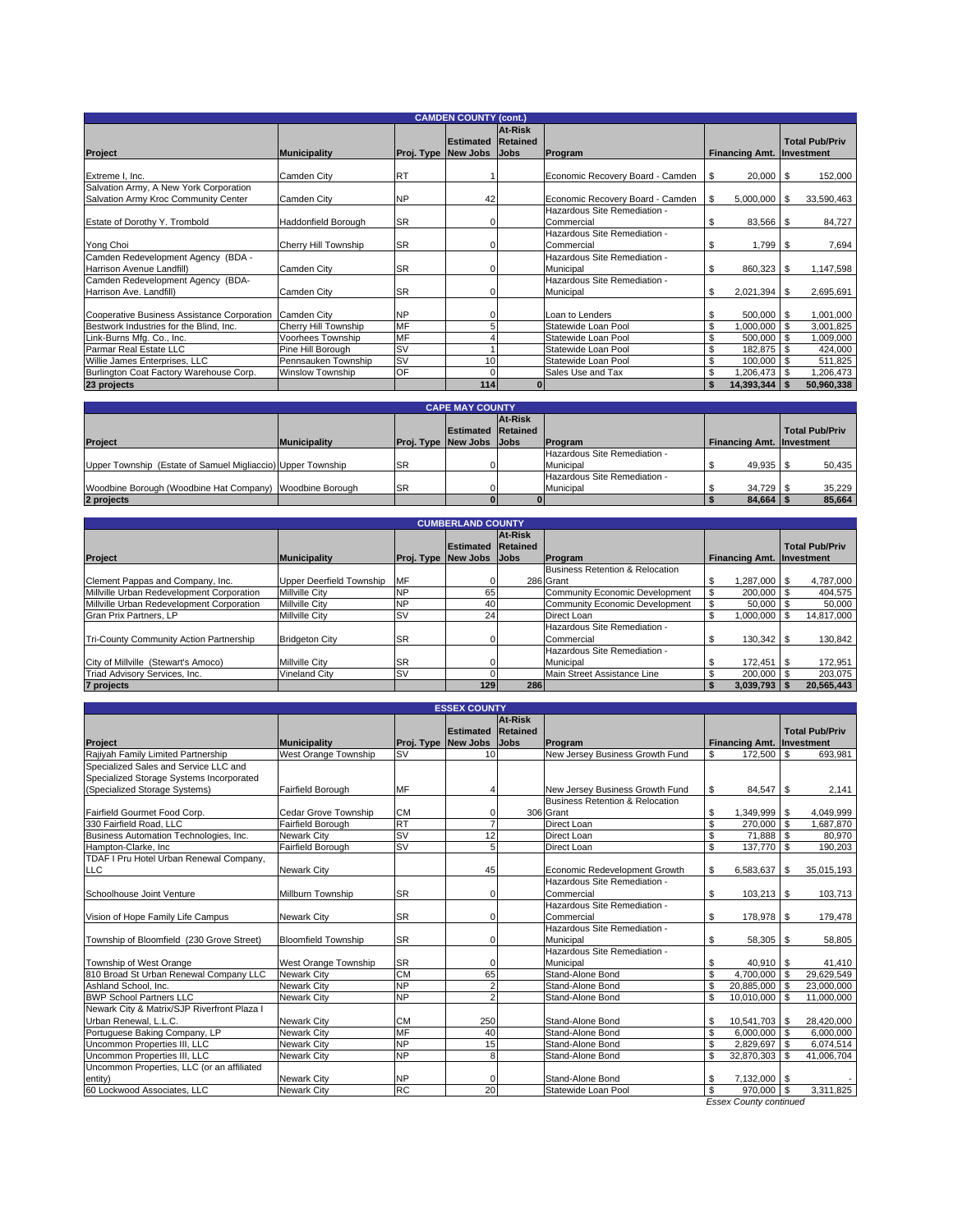|                                        | <b>ESSEX COUNTY (cont.)</b> |            |     |     |                                  |  |              |  |             |  |  |  |
|----------------------------------------|-----------------------------|------------|-----|-----|----------------------------------|--|--------------|--|-------------|--|--|--|
| Arlington Machine and Tool Company and |                             |            |     |     |                                  |  |              |  |             |  |  |  |
| Titan Technologies International, Inc. | Fairfield Borough           | <b>IMF</b> | 30  |     | Statewide Loan Pool              |  | 1.250.000 \$ |  | 3.358.825   |  |  |  |
| Phone.com. Inc.                        | Newark City                 | ITC        | 18  |     | Edison Innovation VC Growth Fund |  | 600,000 \$   |  | .208,000    |  |  |  |
| 22 projects                            |                             |            | 533 | 306 |                                  |  | 106.840.450  |  | 195.113.180 |  |  |  |
|                                        |                             |            |     |     |                                  |  |              |  |             |  |  |  |
| <b>GLOUCESTER COUNTY</b>               |                             |            |     |     |                                  |  |              |  |             |  |  |  |

|                                          |                     |           |                                 | At-Risk |                                      |                                  |                       |
|------------------------------------------|---------------------|-----------|---------------------------------|---------|--------------------------------------|----------------------------------|-----------------------|
|                                          |                     |           | <b>Estimated Retained</b>       |         |                                      |                                  | <b>Total Pub/Priv</b> |
| Project                                  | <b>Municipality</b> |           | <b>Proj. Type New Jobs Jobs</b> |         | <b>IProgram</b>                      | <b>Financing Amt. Investment</b> |                       |
|                                          |                     |           |                                 |         | <b>Business Employment Incentive</b> |                                  |                       |
| Great Dames Limited Liability Company    | Logan Township      | DS        | 56                              |         | Program                              | 330,022 \$                       | 3,330,022             |
| Heritage Real Estate, LLC                | Deptford Township   | <b>CT</b> |                                 |         | New Jersey Business Growth Fund      | 41,000 \$                        | 166,300               |
| Woodbury Investments, LLC                | Woodbury City       | <b>SV</b> |                                 |         | New Jersey Business Growth Fund      | $90,000$ \$                      | 362,950               |
| Worthington Property Management, Limited |                     |           |                                 |         |                                      |                                  |                       |
| <b>Liability Corporation</b>             | Westville Borough   | TP        |                                 |         | New Jersey Business Growth Fund      | 166,250 \$                       | 669,000               |
|                                          |                     |           |                                 |         | Hazardous Site Remediation -         |                                  |                       |
| Borough of Glassboro (Lew's Auto)        | Glassboro Borough   | <b>SR</b> |                                 |         | Municipal                            | 156,853 \$                       | 157,353               |
| 5 projects                               |                     |           | 62                              |         |                                      | 784.125                          | 4.685.625             |

|                                              |                     |                            | <b>HUDSON COUNTY</b>      |             |                                      |                                  |                       |
|----------------------------------------------|---------------------|----------------------------|---------------------------|-------------|--------------------------------------|----------------------------------|-----------------------|
|                                              |                     |                            |                           | At-Risk     |                                      |                                  |                       |
|                                              |                     |                            | <b>Estimated Retained</b> |             |                                      |                                  | <b>Total Pub/Priv</b> |
| Project                                      | <b>Municipality</b> | <b>Proj. Type New Jobs</b> |                           | <b>Jobs</b> | Program                              | <b>Financing Amt. Investment</b> |                       |
|                                              |                     |                            |                           |             | <b>Business Employment Incentive</b> |                                  |                       |
| Caduceus, Inc.                               | Jersey City         | <b>CM</b>                  | 60                        |             | Program                              | \$<br>658,800 \$                 | 1,258,800             |
|                                              |                     |                            |                           |             | <b>Business Employment Incentive</b> |                                  |                       |
| Locus Energy, LLC                            | Hoboken City        | Iтс                        | 20                        |             | Program                              | \$<br>365,200 \$                 | 383,200               |
|                                              |                     |                            |                           |             | <b>Business Employment Incentive</b> |                                  |                       |
| The Royal Group LLC                          | Kearny Town         | <b>CM</b>                  | 30                        |             | Program                              | \$<br>213,750 \$                 | 518,750               |
|                                              |                     |                            |                           |             | <b>Business Employment Incentive</b> |                                  |                       |
| Vitamin Shoppe Industries, Inc.              | Secaucus Town       | WS                         | 100                       |             | Program                              | \$<br>1,402,200                  | 9,623,200             |
|                                              |                     |                            |                           |             |                                      |                                  |                       |
| RLC Plus, Inc. and Tom Carroll Scenery, Inc. | Jersey City         | <b>SV</b>                  |                           |             | New Jersey Business Growth Fund      | 95,270 \$                        | 383,345               |
| Port Imperial South L.L.C. or Affiliate      | Weehawken Township  |                            | 42                        |             | Economic Redevelopment Growth        | 8,893,049                        | 58,598,720            |
| Imperial Bag & Paper Co., LLC                | Jersey City         | OF                         |                           |             | 364 Grow New Jersey Tax Credit       | 29,120,000                       | 126,888,888           |
|                                              |                     |                            |                           |             | Hazardous Site Remediation -         |                                  |                       |
| Town of Kearny (Belgrove Dr. Property)       | Kearny Town         | <b>SR</b>                  |                           |             | Municipal                            | 47,528 \$                        | 48,028                |
| 8 projects                                   |                     |                            | 252                       | 364         |                                      | 40,795,797                       | 197,702,931           |

| <b>HUNTERDON COUNTY</b> |                     |            |                                 |         |                              |                                  |                       |                       |        |  |  |
|-------------------------|---------------------|------------|---------------------------------|---------|------------------------------|----------------------------------|-----------------------|-----------------------|--------|--|--|
|                         |                     |            |                                 | At-Risk |                              |                                  |                       |                       |        |  |  |
|                         |                     |            | <b>Estimated Retained</b>       |         |                              |                                  |                       | <b>Total Pub/Priv</b> |        |  |  |
| <b>Project</b>          | <b>Municipality</b> |            | <b>Proj. Type New Jobs Jobs</b> |         | <b>IProgram</b>              | <b>Financing Amt. Investment</b> |                       |                       |        |  |  |
|                         |                     |            |                                 |         | Hazardous Site Remediation - |                                  |                       |                       |        |  |  |
| Agnes Scholink          | Raritan Township    | <b>ISR</b> |                                 |         | Commercial                   |                                  | $5,311$ \$            |                       | 21.744 |  |  |
| 1 project               |                     |            |                                 |         |                              |                                  | $5,311$ $\frac{1}{3}$ |                       | 21.744 |  |  |

| <b>MERCER COUNTY</b>             |                       |            |                                 |         |                                         |                                  |                       |  |  |
|----------------------------------|-----------------------|------------|---------------------------------|---------|-----------------------------------------|----------------------------------|-----------------------|--|--|
|                                  |                       |            |                                 | At-Risk |                                         |                                  |                       |  |  |
|                                  |                       |            | <b>Estimated Retained</b>       |         |                                         |                                  | <b>Total Pub/Priv</b> |  |  |
| Project                          | <b>Municipality</b>   |            | <b>Proj. Type New Jobs Jobs</b> |         | <b>IProgram</b>                         | <b>Financing Amt. Investment</b> |                       |  |  |
| <b>AEON Corporation</b>          | West Windsor Township | <b>MF</b>  |                                 |         | Direct Loan                             | 200,000 \$                       | 800,000               |  |  |
|                                  |                       |            |                                 |         |                                         |                                  |                       |  |  |
| Bristol-Myers Squibb Company     | Pennington Borough    | <b>IRD</b> |                                 |         | Large Scale CHP - Fuel Cells Program \$ | 1.980.960 \$                     | 9,307,350             |  |  |
| Dataline, Inc.                   | West Windsor Township | <b>SV</b>  |                                 |         | Main Street Assistance Line             | 350,000                          | 904,361               |  |  |
| <b>SDB Realty LLC</b>            | Ewing Township        | S١         |                                 |         | Main Street Assistance Term             | 2.000.000                        | 5,355,000             |  |  |
| The Village Charter School, Inc. | <b>Trenton City</b>   | <b>INP</b> |                                 |         | Stand-Alone Bond                        | 6.000.000                        | 8,000,000             |  |  |
| 5 projects                       |                       |            |                                 |         |                                         | 10,530,960                       | 24.366.711            |  |  |

|                                             |                             |            | <b>MIDDLESEX COUNTY</b>                      |                        |                                                         |                                  |                       |
|---------------------------------------------|-----------------------------|------------|----------------------------------------------|------------------------|---------------------------------------------------------|----------------------------------|-----------------------|
| Project                                     | <b>Municipality</b>         | Proj. Type | <b>Estimated Retained</b><br><b>New Jobs</b> | At-Risk<br><b>Jobs</b> | Program                                                 | <b>Financing Amt. Investment</b> | <b>Total Pub/Priv</b> |
| <b>CLS Bank International</b>               | Woodbridge Township         | OF         | 51                                           |                        | <b>Business Employment Incentive</b><br>Program         | \$<br>$2,550,000$ \$             | 4,913,000             |
| Cellco Partnership (d/b/a Verizon Wireless) | Piscataway                  | OF         | 300                                          |                        | <b>Business Employment Incentive</b><br>Program         | \$<br>5,478,000 \$               | 9,478,000             |
| EisnerAmper LLP                             | Woodbridge Township         | <b>SV</b>  | 100                                          |                        | <b>Business Employment Incentive</b><br>Program         | 1,826,000 \$<br>\$               | 10,511,000            |
| GENEWIZ, Inc.                               | South Plainfield Borough    | <b>TC</b>  | 30                                           |                        | <b>Business Employment Incentive</b><br>Program         | \$<br>299,322 \$                 | 1,555,322             |
| Spectrum Laboratory Products, Inc.          | New Brunswick City          | <b>CM</b>  | 30                                           |                        | <b>Business Employment Incentive</b><br>Program         | \$<br>276,600 \$                 | 1,326,600             |
| Loumis Realty Company LLC                   | South Amboy City            | <b>SV</b>  | 2                                            |                        | New Jersey Business Growth Fund                         | \$<br>601,250                    | \$<br>2,609,000       |
| EisnerAmper LLP                             | Woodbridge Township         | <b>SV</b>  |                                              |                        | <b>Business Retention &amp; Relocation</b><br>255 Grant | \$<br>$1,147,500$ \ \$           | 1,147,500             |
| AZ Holdings, LLC                            | South Amboy City            | <b>CM</b>  | $\Omega$                                     |                        | Direct Loan                                             | \$<br>450,000                    | S                     |
| United Silicon Carbide, Inc.                | South Brunswick Township TC |            | 14                                           |                        | Edison Innovation Green Growth Fund \$                  | $2,000,000$ \$                   | 4,000,000             |
| R.C.J., Inc. (RCJ, Inc)                     | South Plainfield Borough    | <b>SR</b>  | $\Omega$                                     |                        | Hazardous Site Remediation -<br>Commercial              | 97,657<br>\$                     | 391,128<br>\$         |
| R.C.J., Inc. (RCJ, Inc)                     | South Plainfield Borough    | <b>SR</b>  | $\Omega$                                     |                        | Hazardous Site Remediation -<br>Commercial              | \$<br>97,657                     | l \$<br>391,128       |
| R.C.J., Inc. (RCJ, Inc)                     | South Plainfield Borough    | <b>SR</b>  | $\Omega$                                     |                        | Hazardous Site Remediation -<br>Commercial              | 195,312 \$<br>\$                 | 393,078               |

*Middlesex County continued*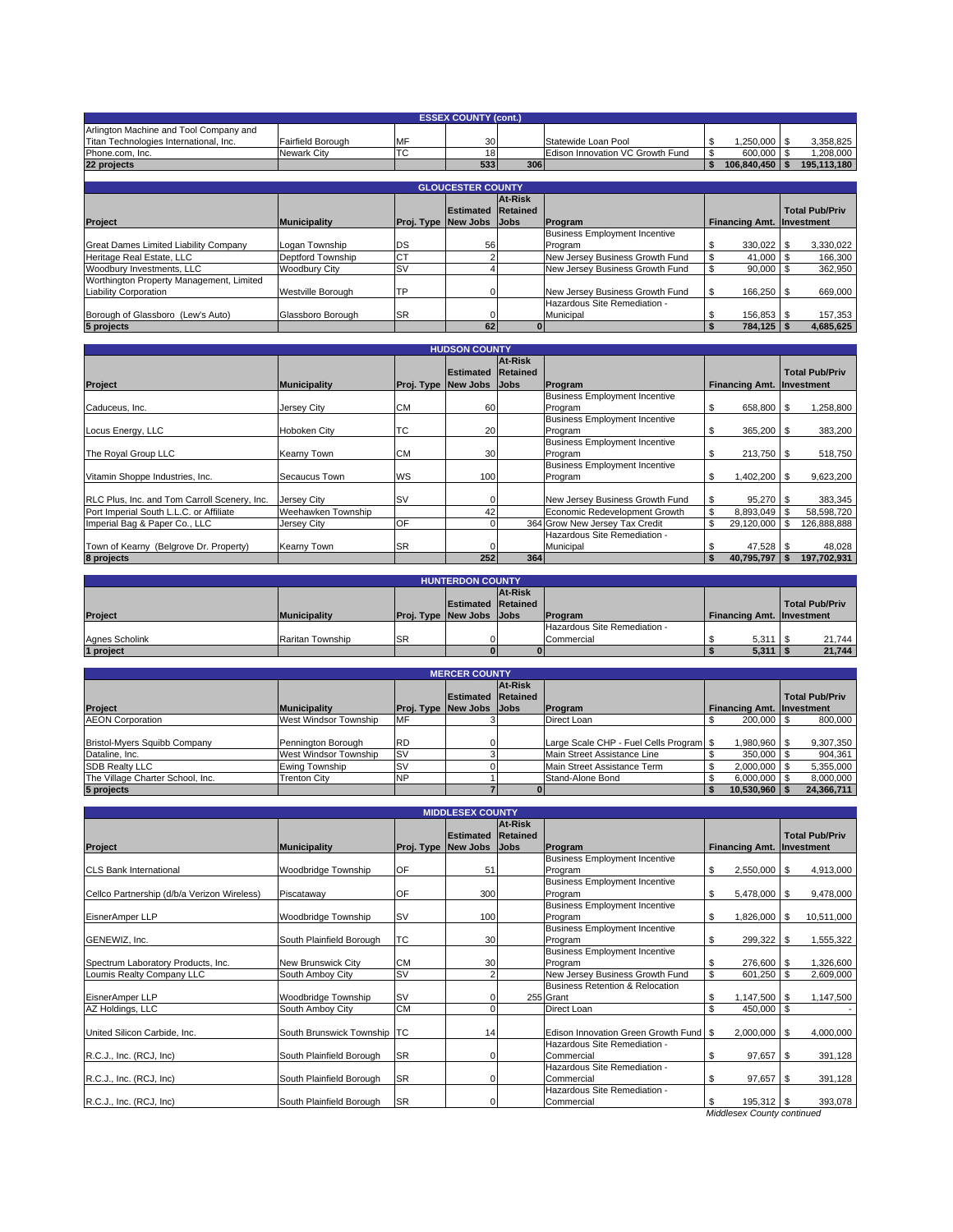|                                               |                             |           | <b>MIDDLESEX COUNTY (cont.)</b> |          |                              |     |                                  |              |                       |
|-----------------------------------------------|-----------------------------|-----------|---------------------------------|----------|------------------------------|-----|----------------------------------|--------------|-----------------------|
|                                               |                             |           |                                 | At-Risk  |                              |     |                                  |              |                       |
|                                               |                             |           | <b>Estimated</b>                | Retained |                              |     |                                  |              | <b>Total Pub/Priv</b> |
| Project                                       | <b>Municipality</b>         |           | <b>Proj. Type New Jobs Jobs</b> |          | Program                      |     | <b>Financing Amt. Investment</b> |              |                       |
| Dunellen Borough (The Strip Joint, Inc.) (The |                             |           |                                 |          | Hazardous Site Remediation - |     |                                  |              |                       |
| Strip Joint, Inc.)                            | Dunellen Borough            | <b>SR</b> |                                 |          | Municipal                    | S.  | $27,537$ \$                      |              | 28,037                |
| Community Loan Fund of New Jersey, Inc.       | New Brunswick City          | <b>NP</b> |                                 |          | Loan to Lenders              | \$  | 500,000                          | $\mathbf{s}$ | 500,000               |
| Broadway Packaging Solutions, Inc. and        |                             |           |                                 |          |                              |     |                                  |              |                       |
| Broadway Kleer-Guard Corporation              | Monroe Township             | <b>MF</b> | 10                              |          | Main Street Assistance Line  | \$  | 500,000 \$                       |              | 2,514,250             |
| Forman Industries, Inc.                       | Old Bridge Township         | <b>CT</b> |                                 |          | Main Street Assistance Line  | \$  | 500,000 \$                       |              |                       |
| Logistic Solutions, Inc.                      | Piscataway                  | <b>SV</b> |                                 |          | Main Street Assistance Line  | \$. | 500,000 \$                       |              |                       |
| KIPN Partners, LLC, Gautam Partners, LLC      |                             |           |                                 |          |                              |     |                                  |              |                       |
| and KAIP Investments, LLC                     | South Brunswick Township DC |           | 26                              |          | Main Street Assistance Term  |     | 1,887,500 \$                     |              | 3,802,000             |
| AZ Holdings, LLC                              | South Amboy City            | MF        | 10                              |          | Stand-Alone Bond             | \$  | $,350,000$ \ \$                  |              | 2,610,000             |
| College Avenue Redevelopment Associates       |                             |           |                                 |          |                              |     |                                  |              |                       |
| <b>LLC</b>                                    | New Brunswick City          | GF        | 32                              |          | Stand-Alone Bond             | \$  | 237,055,000 \$                   |              | 350,000,000           |
|                                               |                             |           |                                 |          |                              |     |                                  |              |                       |
| Akcorp, LLC                                   | North Brunswick Township MF |           | 35                              |          | Statewide Loan Pool          | \$. | $.250,000$ \ \$                  |              | 3,301,825             |
|                                               |                             |           |                                 |          |                              |     |                                  |              |                       |
| Antoinette Marie Tauk, DDS, LLC               | North Brunswick Township SV |           |                                 |          | Statewide Loan Pool          | \$  | 167,500 \$                       |              | 336,825               |
| Linden Holdings NJ                            | Carteret Borough            | DS        | 25                              |          | Statewide Loan Pool          | \$  | $,250,000$ \$                    |              | 4,512,000             |
| Logistic Solutions, Inc.                      | Piscataway                  | <b>SV</b> | 50                              |          | Statewide Loan Pool          | \$  | 491,250                          |              | 2,859,516             |
| <b>Six Partners LLC</b>                       | Old Bridge Township         | <b>CT</b> | 15                              |          | Statewide Loan Pool          | \$  | 720,000                          |              | 4,750,000             |
| 25 projects                                   |                             |           | 167                             | $\bf{0}$ |                              |     | 242,283,750                      |              | 368,370,166           |

| <b>MONMOUTH COUNTY</b>                |                             |           |                                 |          |                                         |                                  |  |                       |
|---------------------------------------|-----------------------------|-----------|---------------------------------|----------|-----------------------------------------|----------------------------------|--|-----------------------|
|                                       |                             |           |                                 | At-Risk  |                                         |                                  |  |                       |
|                                       |                             |           | Estimated                       | Retained |                                         |                                  |  | <b>Total Pub/Priv</b> |
| Project                               | <b>Municipality</b>         |           | <b>Proj. Type New Jobs Jobs</b> |          | Program                                 | <b>Financing Amt. Investment</b> |  |                       |
|                                       |                             |           |                                 |          | <b>Business Employment Incentive</b>    |                                  |  |                       |
| CommVault Americas, Inc.              | <b>Tinton Falls Borough</b> | OF        | 250                             |          | Program                                 | 7.206.000 \$<br>\$               |  | 94,456,000            |
| 71 East Main Street, LLC              | Holmdel Township            | <b>SV</b> | 15                              |          | New Jersey Business Growth Fund         | \$<br>132,500                    |  | 533,481               |
|                                       |                             |           |                                 |          | Business Retention & Relocation         |                                  |  |                       |
| CommVault Americas, Inc.              | <b>Tinton Falls Borough</b> | OF        |                                 |          | 300 Grant                               | $1,350,000$ \ \$<br>\$           |  | 1,350,000             |
|                                       |                             |           |                                 |          |                                         |                                  |  |                       |
| Monmouth Medical Center, Inc.         | Long Branch City            | <b>NP</b> |                                 |          | Large Scale CHP - Fuel Cells Program \$ | 1,584,000 \$                     |  | 6,415,000             |
| Aurora Multimedia Corporation         | Marlboro Township           | MF        |                                 |          | Main Street Assistance Line             | 175,000 \$                       |  |                       |
| Girl Scouts of the Jersey Shore, Inc. | Farmingdale Borough         | <b>NP</b> |                                 |          | Stand-Alone Bond                        | 1,020,000<br>\$                  |  | 1,048,000             |
| The Freehold Young Men's Christian    |                             |           |                                 |          |                                         |                                  |  |                       |
| Association                           | Single County - Multi City  | <b>NP</b> |                                 |          | Stand-Alone Bond                        | $5,300,000$ \$<br>\$             |  | 5,323,722             |
| The Rumson Country Day School         | Rumson Borough              | <b>NP</b> |                                 |          | Stand-Alone Bond                        | \$<br>$5.000.000$ S              |  | 5,093,220             |
| Aurora Multimedia Corporation         | Marlboro Township           | MF        | 10 <sup>1</sup>                 |          | Statewide Loan Pool                     | \$<br>155,404 \$                 |  | 690,000               |
| Sire Stakes Holdings, LLC             | Ocean Township              | <b>SV</b> |                                 |          | Statewide Loan Pool                     | 295,000 \$                       |  | 301,250               |
| 10 projects                           |                             |           | 285                             | 300      |                                         | 22,217,904                       |  | 115,210,673           |

| <b>MORRIS COUNTY</b>                                                                                              |                                   |           |                                                |                                    |                                                 |    |                       |  |                                     |
|-------------------------------------------------------------------------------------------------------------------|-----------------------------------|-----------|------------------------------------------------|------------------------------------|-------------------------------------------------|----|-----------------------|--|-------------------------------------|
| <b>Project</b>                                                                                                    | <b>Municipality</b>               |           | <b>Estimated</b><br><b>Proj. Type New Jobs</b> | At-Risk<br>Retained<br><b>Jobs</b> | Program                                         |    | <b>Financing Amt.</b> |  | <b>Total Pub/Priv</b><br>Investment |
|                                                                                                                   |                                   |           |                                                |                                    | <b>Business Employment Incentive</b>            |    |                       |  |                                     |
| CVS Pharmacy, Inc. and CVS Caremark                                                                               | Florham Park Borough              | <b>OF</b> | 250                                            |                                    | Program                                         | \$ | $5,961,313$ \$        |  | 10,861,313                          |
| Ferring Production Inc., Ferring<br>Pharmaceuticals, Inc. & Ferring International<br>Pharmascience Center US Inc. | Parsippany-Troy Hills<br>Township | MF        | 175                                            |                                    | <b>Business Employment Incentive</b><br>Program | \$ | $3,129,875$ \$        |  | 90,129,875                          |
| Orexo US, Inc. & Orexo AB                                                                                         | <b>Morristown Town</b>            | <b>RD</b> | 46                                             |                                    | <b>Business Employment Incentive</b><br>Program | \$ | 985,320 \$            |  | 1,247,320                           |
| The Medicines Company                                                                                             | Parsippany-Troy Hills<br>Township | <b>RD</b> | 30 <sup>1</sup>                                |                                    | <b>Business Employment Incentive</b><br>Program | \$ | 1.500.000 \$          |  | 5,640,000                           |
| Zoetis Inc. and Subsidiaries                                                                                      | Florham Park Borough              | <b>OF</b> | 385                                            |                                    | <b>Business Employment Incentive</b><br>Program | \$ | 19,250,000 \$         |  | 26,750,000                          |
| 22A-B Hill Road, LLC                                                                                              | Parsippany-Troy Hills<br>Township | <b>SV</b> |                                                |                                    | New Jersey Business Growth Fund                 | \$ | 110,750 \$            |  | 403,075                             |
| Automatic Switch Company                                                                                          | Florham Park Borough              |           |                                                |                                    | 350 Grow New Jersey Tax Credit                  | \$ | 24,500,000 \$         |  | 39,733,775                          |
| Honeywell International Inc.                                                                                      | Morristown Town                   |           |                                                |                                    | 1,061 Grow New Jersey Tax Credit                | \$ | 40,000,000 \$         |  | 99,650,000                          |
| Siemens Healthcare Diagnostics Inc.                                                                               | Mount Olive Township              |           | 525                                            |                                    | 0 Grow New Jersey Tax Credit                    | \$ | 36,750,000 \$         |  | 36,654,000                          |
| One Stewart Court LLC                                                                                             | Denville Township                 | <b>SV</b> |                                                |                                    | Main Street Assistance Term                     | \$ | 397,500               |  | 1,591,825                           |
| 10 projects                                                                                                       |                                   |           | 1419                                           | 1411                               |                                                 |    | 132,584,758           |  | 312,661,183                         |

|                                    | <b>STATEWIDE</b>    |           |                                 |  |                  |                                  |                       |  |  |  |
|------------------------------------|---------------------|-----------|---------------------------------|--|------------------|----------------------------------|-----------------------|--|--|--|
|                                    | At-Risk             |           |                                 |  |                  |                                  |                       |  |  |  |
|                                    |                     |           | <b>Estimated Retained</b>       |  |                  |                                  | <b>Total Pub/Priv</b> |  |  |  |
| Project                            | <b>Municipality</b> |           | <b>Proj. Type New Jobs Jobs</b> |  | <b>IProgram</b>  | <b>Financing Amt. Investment</b> |                       |  |  |  |
| Dakota Properties, Inc.            | Statewide           | <b>NP</b> |                                 |  | Stand-Alone Bond | $3.020.000$ S                    | 3,067,600             |  |  |  |
| Twin Oaks Community Services, Inc. | Statewide           | <b>NP</b> | 20 <sup>1</sup>                 |  | Stand-Alone Bond | $2.285.000$ \ \$                 | 2,328,600             |  |  |  |
| 2 projects                         |                     |           | 24                              |  |                  | 5,305,000                        | 5.396.200             |  |  |  |

|                                                                                |                          |            | <b>OCEAN COUNTY</b>             |         |                                         |                                  |                       |
|--------------------------------------------------------------------------------|--------------------------|------------|---------------------------------|---------|-----------------------------------------|----------------------------------|-----------------------|
|                                                                                |                          |            |                                 | At-Risk |                                         |                                  |                       |
|                                                                                |                          |            | <b>Estimated Retained</b>       |         |                                         |                                  | <b>Total Pub/Priv</b> |
| Project                                                                        | Municipality             |            | <b>Proj. Type New Jobs Jobs</b> |         | <b>IProgram</b>                         | <b>Financing Amt. Investment</b> |                       |
|                                                                                |                          |            |                                 |         | Hazardous Site Remediation -            |                                  |                       |
| Paul McCarthy                                                                  | <b>Barnegat Township</b> | <b>ISR</b> |                                 |         | Commercial                              | 7.620                            | 30,979                |
| Community Medical Center, Inc. d/b/a                                           |                          |            |                                 |         |                                         |                                  |                       |
| Barnabas Health, Inc.                                                          | Dover Township           | <b>NP</b>  |                                 |         | Large Scale CHP - Fuel Cells Program \$ | $1,584,000$ \ \$                 | 6,665,000             |
|                                                                                | Lakewood Township        | <b>NP</b>  |                                 |         | Stand-Alone Bond                        | 1,600,000 \$                     | 000,000,1             |
|                                                                                | Lakewood Township        | <b>NP</b>  |                                 |         | Stand-Alone Bond                        | 2,275,000 \$                     | 2,330,250             |
| Bais Yaakov High School of Lakewood, Inc.<br>Beth Medrash of Asbury Park, Inc. |                          |            |                                 |         |                                         |                                  |                       |

*Ocean County continued*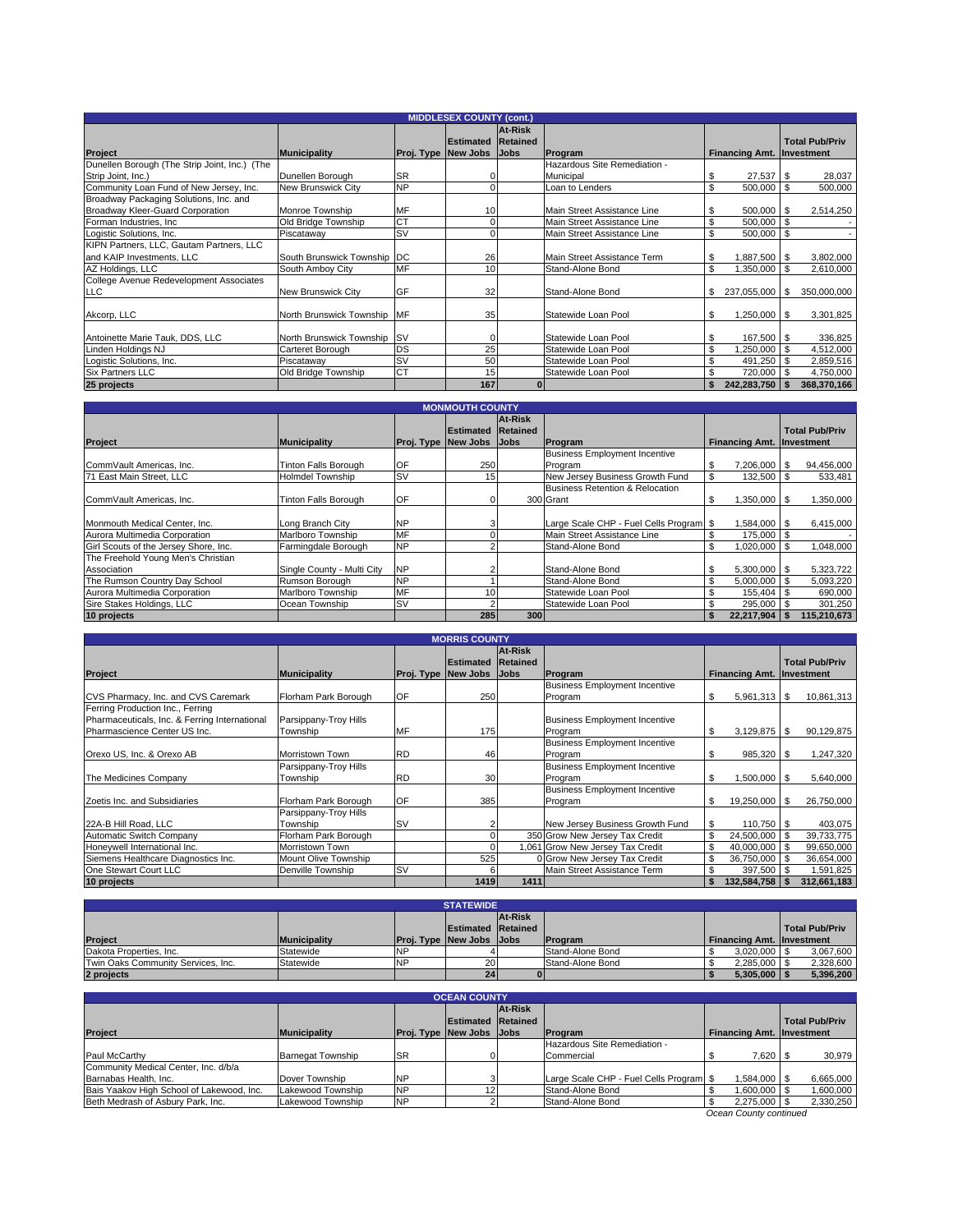| <b>OCEAN COUNTY (cont.)</b>             |                       |                                 |                           |         |                                         |                                  |  |                       |  |
|-----------------------------------------|-----------------------|---------------------------------|---------------------------|---------|-----------------------------------------|----------------------------------|--|-----------------------|--|
| Sporrelli Limited Liability Corporation | Lakewood Township     | <b>MF</b>                       |                           |         | Statewide Loan Pool                     | 785,400 \$                       |  | 1,995,000             |  |
| 5 projects                              |                       |                                 | 17                        |         |                                         | $6,252,020$ \$<br>- 55           |  | 12,621,229            |  |
|                                         |                       |                                 |                           |         |                                         |                                  |  |                       |  |
|                                         |                       |                                 | <b>PASSAIC COUNTY</b>     |         |                                         |                                  |  |                       |  |
|                                         |                       |                                 |                           | At-Risk |                                         |                                  |  |                       |  |
|                                         |                       |                                 | <b>Estimated Retained</b> |         |                                         |                                  |  | <b>Total Pub/Priv</b> |  |
| <b>Project</b>                          | <b>Municipality</b>   | <b>Proj. Type New Jobs Jobs</b> |                           |         | Program                                 | <b>Financing Amt. Investment</b> |  |                       |  |
|                                         |                       |                                 |                           |         | Business Retention & Relocation         |                                  |  |                       |  |
| Precision Custom Coatings LLC           | Totowa Borough        | <b>MF</b>                       |                           |         | 225 Grant                               | \$<br>506,250 \$                 |  | 4,756,250             |  |
|                                         |                       |                                 |                           |         | Hazardous Site Remediation -            |                                  |  |                       |  |
| Bloomingdale Warehouse LLC              | Bloomingdale Borough  | <b>SR</b>                       |                           |         | Commercial                              | $10,504$ \$                      |  | 46,718                |  |
|                                         |                       |                                 |                           |         | Hazardous Site Remediation -            |                                  |  |                       |  |
| <b>Frank Graafsma</b>                   | Hawthorne Borough     | <b>SR</b>                       |                           |         | Commercial                              | $50,118$ \ \$                    |  | 51,193                |  |
|                                         |                       |                                 |                           |         |                                         |                                  |  |                       |  |
| <b>UMM Energy Partners, LLC</b>         | Little Falls Township | <b>PC</b>                       |                           |         | Large Scale CHP - Fuel Cells Program \$ | 2,380,100 \$                     |  | 26,536,000            |  |
| 4 projects                              |                       |                                 |                           | 225     |                                         | $2,946,972$ \$<br>-S             |  | 31,390,161            |  |

| <b>SOMERSET COUNTY</b>                     |                             |                                 |                           |         |                                      |                                  |                       |  |  |
|--------------------------------------------|-----------------------------|---------------------------------|---------------------------|---------|--------------------------------------|----------------------------------|-----------------------|--|--|
|                                            |                             |                                 |                           | At-Risk |                                      |                                  |                       |  |  |
|                                            |                             |                                 | <b>Estimated Retained</b> |         |                                      |                                  | <b>Total Pub/Priv</b> |  |  |
| <b>Project</b>                             | <b>Municipality</b>         | <b>Proj. Type New Jobs Jobs</b> |                           |         | Program                              | <b>Financing Amt. Investment</b> |                       |  |  |
|                                            |                             |                                 |                           |         | <b>Business Employment Incentive</b> |                                  |                       |  |  |
| PVH Corp. (PVH Corp.) (PVH Corp.)          | <b>Bridgewater Township</b> | <b>CM</b>                       | 125                       |         | Program                              | 720.313   \$                     | 2,840,313             |  |  |
|                                            |                             |                                 |                           |         | <b>Business Employment Incentive</b> |                                  |                       |  |  |
| Rosenwach Group, Inc.                      | Franklin Township           | OF                              | 90                        |         | Program                              | 558,225 \$                       | 12,033,225            |  |  |
|                                            |                             |                                 |                           |         | Hazardous Site Remediation -         |                                  |                       |  |  |
| Santelli Brothers Automotive               | <b>Bridgewater Township</b> | <b>SR</b>                       |                           |         | Commercial                           | 37.061                           | 148,745               |  |  |
| Township of Bridgewater (Dept Public Works |                             |                                 |                           |         | Hazardous Site Remediation -         |                                  |                       |  |  |
| Muni Garage)                               | <b>Bridgewater Township</b> | <b>SR</b>                       |                           |         | Municipal                            |                                  | 152,422               |  |  |
| 4 projects                                 |                             |                                 | 215                       |         |                                      | 1,431,125                        | 15,174,705            |  |  |

| <b>UNION COUNTY</b>                       |                       |           |                                 |         |                                      |  |                                  |  |                               |
|-------------------------------------------|-----------------------|-----------|---------------------------------|---------|--------------------------------------|--|----------------------------------|--|-------------------------------|
|                                           |                       |           |                                 | At-Risk |                                      |  |                                  |  |                               |
|                                           |                       |           | <b>Estimated Retained</b>       |         |                                      |  |                                  |  | <b>Total Pub/Priv</b>         |
| Project                                   | <b>Municipality</b>   |           | <b>Proj. Type New Jobs Jobs</b> |         | Program                              |  | <b>Financing Amt. Investment</b> |  |                               |
|                                           |                       |           |                                 |         | <b>Business Employment Incentive</b> |  |                                  |  |                               |
| Intervet Inc.                             | Summit City           | <b>CM</b> | 80                              |         | Program                              |  | $3.981.600$ \ \$                 |  | 14,881,600                    |
| Deep Foods Incorporated                   | Union Township        |           | 175                             |         | 275 Grow New Jersey Tax Credit       |  | 27.000.000   \$                  |  | 26,907,293                    |
| Steel Brite Polishing Corporation Joseph  |                       |           |                                 |         | Hazardous Site Remediation -         |  |                                  |  |                               |
| Anfuso.Jr & Elaine Scala                  | <b>Elizabeth City</b> | <b>SR</b> |                                 |         | Commercial                           |  | 76.013 \$                        |  | 77,514                        |
|                                           |                       |           |                                 |         | Hazardous Site Remediation -         |  |                                  |  |                               |
| County of Union (Summit Transfer Station) | Summit City           | <b>SR</b> |                                 |         | Municipal                            |  |                                  |  | 193,995                       |
| Daron Realty, L.L.C.                      | <b>Rahway City</b>    | DS        |                                 |         | Main Street Assistance Term          |  | 249.959                          |  | 259,292                       |
| Kent Place School                         | Summit City           | <b>NP</b> |                                 |         | Stand-Alone Bond                     |  | 5.000.000                        |  | 5,000,000                     |
| NYNJ Link Borrower LLC & NYNJ Link        |                       |           |                                 |         |                                      |  |                                  |  |                               |
| Developer LLC                             | <b>Elizabeth City</b> | GF        | 30 <sup>1</sup>                 |         | Stand-Alone Bond                     |  |                                  |  | 460,915,000   \$1,000,000,000 |
| 7 projects                                |                       |           | 287                             | 275     |                                      |  |                                  |  | 497.416.067   \$1.047.319.694 |

| <b>WARREN COUNTY</b>           |                            |           |                                 |         |                              |                                  |                       |  |  |
|--------------------------------|----------------------------|-----------|---------------------------------|---------|------------------------------|----------------------------------|-----------------------|--|--|
|                                |                            |           |                                 | At-Risk |                              |                                  |                       |  |  |
|                                |                            |           | <b>Estimated Retained</b>       |         |                              |                                  | <b>Total Pub/Priv</b> |  |  |
| Project                        | <b>Municipality</b>        |           | <b>Proj. Type New Jobs Jobs</b> |         | Program                      | <b>Financing Amt. Investment</b> |                       |  |  |
|                                |                            |           |                                 |         | Hazardous Site Remediation - |                                  |                       |  |  |
| Flexco Microwave, Inc.         | Mansfield Township         | <b>SR</b> |                                 |         | Commercial                   | 508,583 \$                       | 1,017,666             |  |  |
|                                |                            |           |                                 |         | Hazardous Site Remediation - |                                  |                       |  |  |
| Flexco Microwave, Inc.         | Mansfield Township         | <b>SR</b> |                                 |         | Commercial                   | 250,000 \$                       | 1,000,500             |  |  |
| <b>Blair Academy</b>           | <b>Blairstown Township</b> | <b>NP</b> |                                 |         | Stand-Alone Bond             | 10,000,000                       | 15,000,000            |  |  |
| YMCA Camp Ralph S. Mason, Inc. | <b>Hardwick Township</b>   | <b>NP</b> |                                 |         | Stand-Alone Bond             | 1,235,000                        | 1,235,000             |  |  |
| 4 projects                     |                            |           |                                 |         |                              | 11,993,583                       | 18,253,166            |  |  |